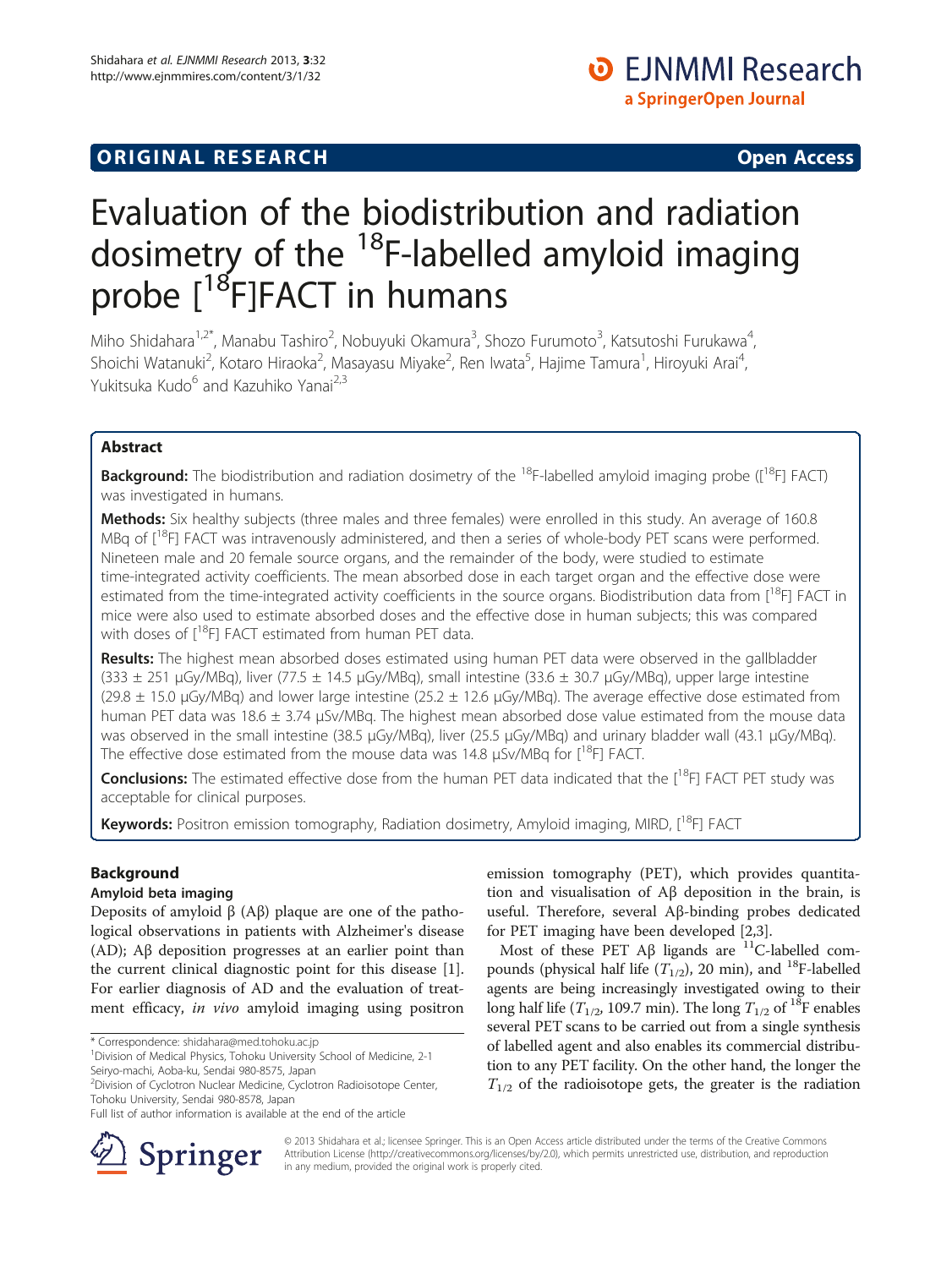dose exposure for the PET subject for the same administered dose of radioligand.

#### Importance of radiation dosimetry

For subjects undergoing PET, internal radiation exposure is inevitable, and the radiation dose delivered is proportional to the level of radioactivity of the injected radioligand and the number of injections. In the case of amyloid imaging, subjects often have multiple PET scans for diagnostic or therapeutic longitudinal monitoring of Aβ aggregation in the brain. Therefore, estimation of the radiation dose exposure from each PET radioligand and the use of well-balanced PET scan protocols taking into consideration subject risk and benefit are important.

Estimation of the internal radiation dose requires a time series measurement of the biodistribution of the injected radioligand. There are two ways to establish the biodistribution of a radioligand in humans: one is to extrapolate from data obtained in animal experiments [\[4](#page-8-0)] and the other is to use data from a clinical whole-body PET study [[5\]](#page-8-0). Data extrapolated from animal experiments have been used to estimate clinical radiation dose. However, Sakata et al. reported that in some radioligands, there were considerable differences in organ dose or kinetics between human and animal experiments and that a whole-body PET study would be desirable for the initial clinical evaluation of new PET radioligands [\[6\]](#page-8-0).

#### Previous biodistribution and dosimetry study for PET amyloid imaging

Recently, radiation dose exposures from several PET amyloid imaging agents have been reported using clinical whole-body PET scans. One of the popular amyloid ligands, Pittsburgh compound B ( $\left[\right]^{11}C$ ]PIB), has been extensively investigated with regard to its kinetics in the human body, and its effective radiation dose was found to be 4.74  $\mu$ Sv/MBq on average [[7](#page-8-0)]. For <sup>18</sup>F-labelled PET amyloid radioligands, effective doses in humans have been reported as follows:  $^{18}$  $^{18}$  $^{18}$ F-AV-45, 13 and 1[9](#page-9-0).3 μSv/MBq [8,9];  $^{18}$ F-GE067, 33.8 μSv/MBq [\[10](#page-9-0)]; and  $^{18}$ F-BAY94-9172, 14.7 μSv/MBq [\[11\]](#page-9-0).

#### Aim of the present study

Fluorinated amyloid imaging compound  $([{}^{18}F]FACT)$  is an 18F-labelled amyloid imaging agent developed at Tohoku University [[12](#page-9-0)]. Kudo and colleagues at this university have previously developed a  ${}^{11}C$  amyloid imaging agent named  $[$ <sup>11</sup>C]BF-227 [\[3](#page-8-0)].  $[$ <sup>18</sup>F]FACT is derived from [ 11C]BF-227 by reducing its lipophilicity in order to reduce the nonspecific binding in the brain; AD patients showed significantly higher uptake of  $[$ <sup>18</sup>F]FACT in the neocortex region relative to controls [[12\]](#page-9-0). However, the biodistribution of  $[$ <sup>18</sup>F]FACT in humans has not yet been investigated.

In the present study, the radiation dosimetry and biodistribution of  $\binom{18}{1}$ FACT was investigated in healthy elderly subjects who are the target group for PET amyloid imaging. In order to determine the discrepancy in the estimated radiation dose between human and animal experiments, biodistribution studies in mice involving [ 18F]FACT were also conducted.

#### Methods

#### Subjects

PET studies were performed in three healthy male and in three healthy female volunteers (mean age ± standard deviation (SD), 76.3  $\pm$  3.2 years). Subject characteristics are shown in Table [1](#page-2-0). Both height and weight varied over a wide range (146 to 175 cm and 39 to 74 kg, respectively). All subjects were Japanese and were free of somatic and neuropsychiatric illness, as determined by clinical history and physical examination; one male subject (no. 1) had undergone a previous surgical operation involving gallbladder removal.

This study was approved by the Ethics Committee on Clinical Investigations of Tohoku University School of Medicine and was performed in accordance with the Declaration of Helsinki. Written informed consent was obtained from all subjects after a complete description of the study had been made.

#### Radiochemistry and radioligand purity

Figure [1](#page-2-0) shows the chemical structure of <sup>18</sup>F-FACT. The radiochemical purity of the radioligand in the present clinical study ranged from 97.8% to 98.7% (mean  $\pm$  SD, 98.33  $\pm$  0.42%). The specific radioactivity ranged from 30.6 to 347.7 GBq/ $\mu$ mol at the time of injection (mean  $\pm$ SD, 139.9 ± 116.2 GBq/μmol).

#### PET study

All whole-body PET studies were performed using a SET-2400W scanner (Shimadzu Inc., Kyoto, Japan) in two-dimensional (2D) mode [\[13\]](#page-9-0). The PET scanner acquired 63 image slices at a centre-to-centre interval of 3.125 mm and had a spatial resolution of 3.9 mm full width at half maximum (FWHM) and a Z-axis resolution of 6.5 mm FWHM at centre field of view [[13](#page-9-0)].

An overview of scan protocols is shown in Figure [2](#page-3-0). Four emission scans and two transmission scans (before administration and intermediate emission scans) using a <sup>68</sup>Ge/<sup>68</sup>Ga source were performed, with the exception of subject no. 1 who had three emission scans. In the present series of PET studies and in other research projects, a 15-min PET brain scan using three-dimensional (3D) mode was performed after the first emission scan. At 2 min after intravenous administration of 142 to 180 MBq  $[$ <sup>18</sup>F]FACT (mean  $\pm$  SD, 160.8  $\pm$  14.8 MBq; injection mass,  $0.77 \pm 0.66$  ng), a series of whole-body PET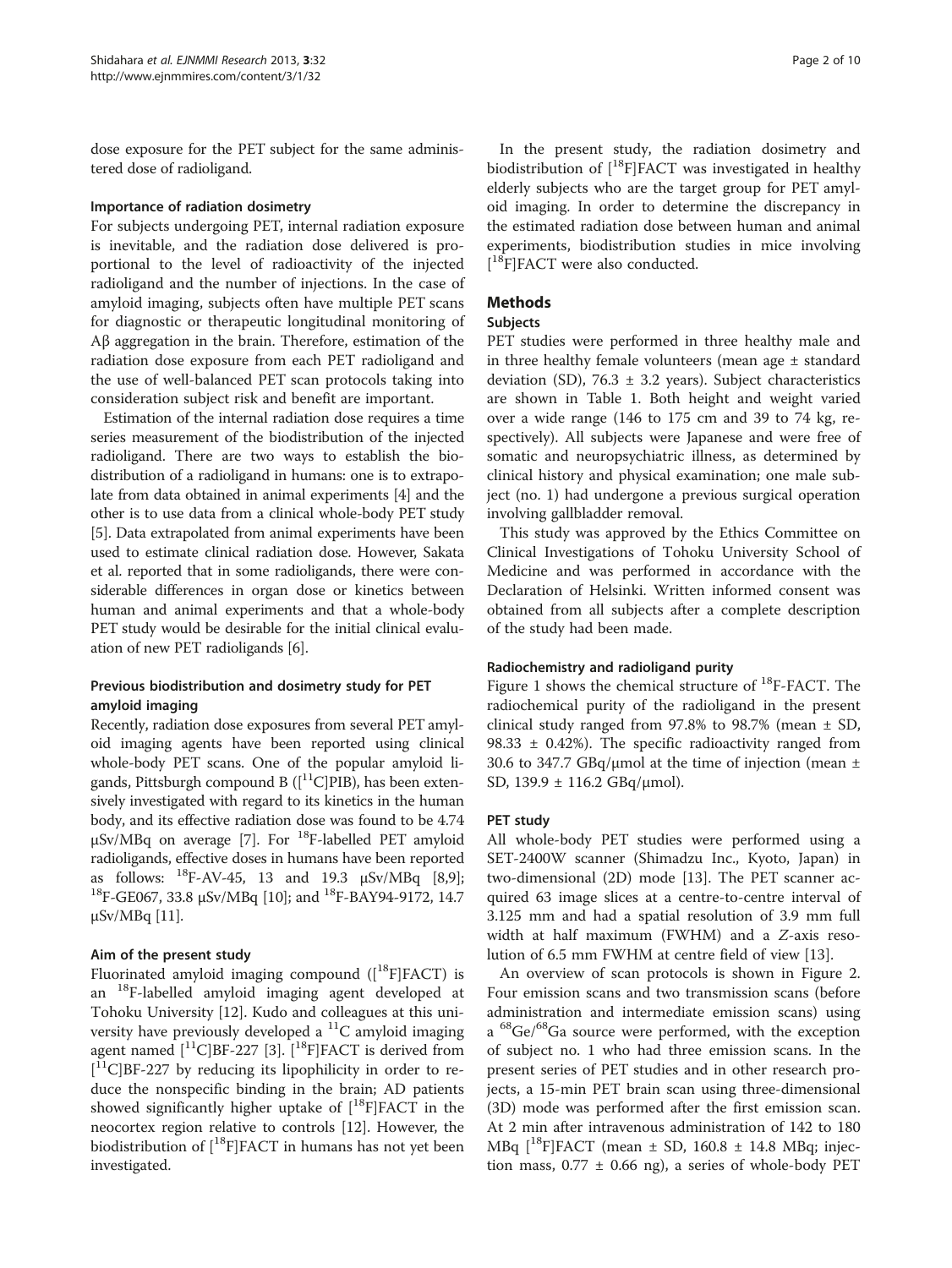|                 | Sex | Age (years)    | Height (m)      | Weight (kg)     | BMI ( $kg/m2$ ) | <b>History</b>                  |
|-----------------|-----|----------------|-----------------|-----------------|-----------------|---------------------------------|
| Subject number  |     |                |                 |                 |                 |                                 |
|                 | M   | 77             | 1.59            | 61.2            | 24.2            | Surgical removal of gallbladder |
| 2               | M   | 78             | 1.62            | 65              | 24.8            | -                               |
| $\overline{3}$  | M   | 77             | 1.75            | 74              | 24.2            | $\overline{\phantom{a}}$        |
| $\overline{4}$  | Ė   | 70             | 1.46            | 39              | 18.3            | $\overline{\phantom{a}}$        |
| 5               | F   | 77             | 1.56            | 60.2            | 26.1            | $\overline{\phantom{a}}$        |
| 6               | F   | 79             | 1.55            | 56              | 23.3            | $\overline{\phantom{a}}$        |
| Mean $\pm$ 1 SD |     | $76.3 \pm 3.2$ | $1.58 \pm 0.75$ | $59.2 \pm 11.6$ | $23.5 \pm 2.7$  |                                 |

<span id="page-2-0"></span>Table 1 Information regarding the human subjects

scans were performed. The schedule for the first and second transmission scans and the first, second, third and fourth emission scans was as follows: 6 positions × 4 min (24 min), 6 positions  $\times$  4 min (24 min), 6 positions  $\times$  3 min (18 min), 6 positions  $\times$  3 min (18 min), 6 positions  $\times$  3 min (18 min), and 6 positions  $\times$  4 min (24 min), respectively. The starting time of the second emission scan was different for each subject and was on average 55 min after the start of injection with a 5-min SD. The time gap between bed positions was 5 s. All emission data were reconstructed using OS-EM with iteration 16 and subset 2 after attenuation correction. Scatter correction was not performed because of the use of 2D mode data acquisition. The cross calibration factor of the scanner (Bq per ml/cps per voxel) was determined once per week using a cylindrical water phantom (25-cm length and 20-cm inner diameter) filled with  $^{18}$ F solutions and by measuring the sample activity of the  $^{18}$ F solutions at the well counter (BSS-3: Shimadzu Co., Ltd., Kyoto, Japan) [[14\]](#page-9-0).

Urination was controlled before, after and during the series of PET studies. In particular, during (15 min after the end of the first emission scan) and after the PET scans, subjects were asked to void. The volume and radioactivity levels of their urine samples were measured using a calibrated well counter.

#### MRI study

All subjects underwent T1-weighted magnetic resonance imaging (MRI) scans using a Signa 1.5-T machine (General Electric Inc., Milwaukee, WI, USA) within a week of the PET scans. For each position (brain, chest, abdomen



and epigastric region), individual T1-weighted scans with a voxel size of  $1.875 \times 1.875 \times 6.000$  mm (TR = 460 ms, TE = 14 ms, image matrix =  $256 \times 256 \times 40$ ) were obtained with subjects holding their breath.

#### **Dosimetry**

The Medical Internal Radiation Dose committee of the Society of Nuclear Medicine developed the algorithm to calculate absorbed dose  $D$  (the energy deposited per unit mass of medium (Gy)) in organs. The basic idea is that radiation energy from the radioisotope in the source organ is absorbed in the target organs, and the algorithm requires the net accumulated radioactivity in source organs as an input [[15](#page-9-0)]. A PET scan contributes to quantitative knowledge on the whole-body distribution of radioisotope. In the present study, the accumulated activity in source organs was derived from PET measurements and the organ volumes of the reference male or female. The mean absorbed dose to the kth target organ is defined as follows:

$$
\bar{D}(r_k) = \sum_{h} \tilde{A}_h \times S(r_k \leftarrow r_h) = \sum_{h} A_0 \times \tau_h \times S(r_k \leftarrow r_h), \ \tau_h = \frac{\tilde{A}_h}{A_0}
$$
\n(1)

where  $S(r_k \leftarrow r_h)$  is the absorbed dose in the kth target organ per unit of accumulated activity in the hth source organ, called the S value.  $A_h$  is the number of disintegrations in the  $h$ th source organ,  $A_0$  is the injected dose, and  $\tau_h$  is the time-integrated activity coefficient in the hth source organ (equal to the number of disintegrations per unit activity administered). The effective dose  $E(Sv)$ , as defined by the International Commission on Radiological Protection (ICRP) 60 [\[10](#page-9-0)], was obtained using the following equation:

$$
E = \sum_{i} Q \times w_i \times D_i \tag{2}
$$

where  $D_i$  is the absorbed dose of the *i*th target organ,  $w_i$ is the weighting risk factor in the ith target organ, and Q is the quality factor ( $Q = 1$  for β- and γ-rays).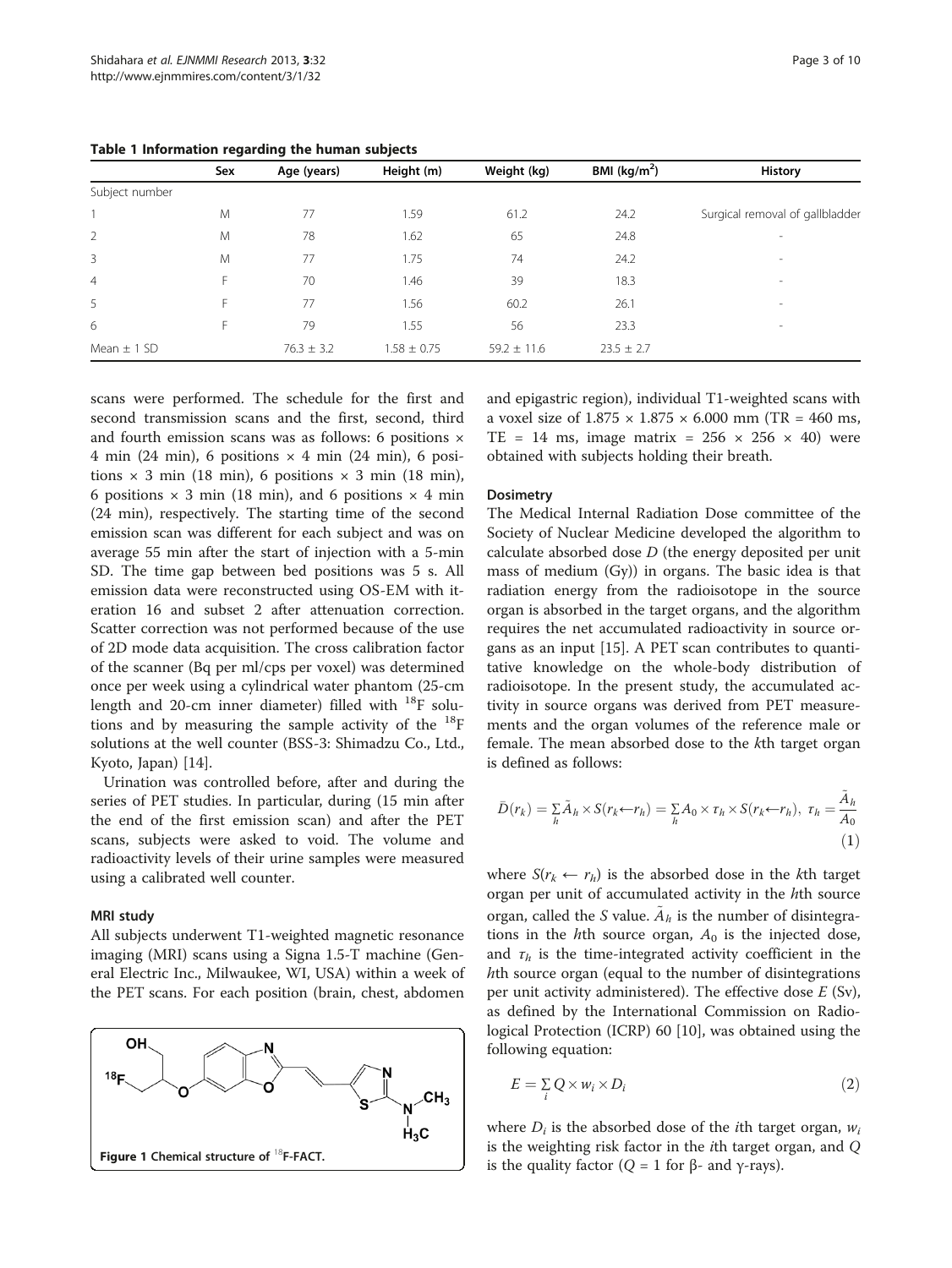<span id="page-3-0"></span>

#### Regions of interest

The number of source organs used for region-of-interest (ROI) drawing was 19 for male and 20 for female subjects. A detailed list of source organs is shown in Table 2. Two nuclear medicine physicians manually drew the ROIs using PMOD version 3.1 (PMOD Technologies, Zurich, Switzerland). All individual PET images and MRI images were co-registered to the first individual PET images using a rigid matching module of the same PMOD with a dissimilarity function of normalised mutual information (for MRI-to-PET cases) and the sum of the absolute difference (for PET-to-PET cases) algorithms.

For visceral organs with extremely high uptake (liver and gallbladder), individual ROIs were defined at a fixed

Table 2  $[18F]$ FACT time-integrated activity coefficients in the source organs

| Organ                            | Human (MBq-h/MBq)            |                          |              |                          |                          |                          |                          | Mouse                    |
|----------------------------------|------------------------------|--------------------------|--------------|--------------------------|--------------------------|--------------------------|--------------------------|--------------------------|
|                                  | Mean $\pm$ 1 SD              | Subject 1                | Subject 2    | Subject 3                | Subject 4                | Subject 5                | Subject 6                | (MBq-h/<br>MBq)          |
| Adrenal gland                    | $5.38E - 04 \pm 2.98E - 04$  | 9.40E-04                 | 8.40E-04     | 5.20E-04                 | 3.70E-04                 | 4.00E-04                 | $1.60E - 04$             |                          |
| <b>Brain</b>                     | $4.20E - 02 \pm 8.44E - 03$  | 5.41E-02                 | 3.68E-02     | 3.53E-02                 | 4.87E-02                 | 4.42E-02                 | $3.26E - 02$             | $6.99E - 03$             |
| Breast                           | $8.40E - 03 \pm 4.37E - 03$  | $1.14E - 03$             | 8.25E-03     | 5.59E-03                 | 1.16E-02                 | 1.19E-02                 | $1.19E - 02$             |                          |
| Gallbladder content <sup>a</sup> | $2.22E - 01 \pm 1.05E - 01$  | $\overline{\phantom{a}}$ | 1.49E-01     | $2.27E - 01$             | 3.88E-01                 | $1.16E - 01$             | $2.31E - 01$             | $\sim$                   |
| Lower large intestine content    | $2.12E - 02 \pm 2.03E - 02$  | $5.91E - 02$             | $1.06E - 02$ | $4.80E - 03$             | $2.27E - 02$             | $2.40E - 02$             | 5.96E-03                 | $\sim$                   |
| Small intestine content          | $8.78E - 02 \pm 1.08E - 01$  | 7.40E-02                 | 3.74E-02     | 3.34E-02                 | 3.06E-01                 | 3.36E-02                 | 4.25E-02                 | $1.22E - 01$             |
| Stomach content                  | 6.71E-03 $\pm$ 2.28E-03      | $5.22E - 03$             | $6.23E - 03$ | $9.29E - 03$             | 9.84E-03                 | $4.78E - 03$             | 4.87E-03                 |                          |
| Upper large intestine content    | $2.55E-02 \pm 1.89E-02$      | 1.48E-02                 | 4.88E-02     | $1.01E - 02$             | 4.99E-02                 | $2.04E - 02$             | 8.85E-03                 | $\overline{\phantom{a}}$ |
| Heart content                    | $1.12.E - 02 \pm 1.51E - 03$ | $1.24E - 02$             | $1.13E - 02$ | $1.02E - 02$             | 1.30E-02                 | 1.15E-02                 | 8.83E-03                 | 3.95E-03                 |
| Heart wall                       | 7.50E-03 $\pm$ 1.84E-03      | $4.63E - 03$             | $1.00E - 02$ | 8.84E-03                 | 6.75E-03                 | 7.28E-03                 | 7.49E-03                 | 2.39E-03                 |
| Kidney                           | $1.34E - 02 \pm 3.27E - 03$  | $1.32E - 02$             | $1.16E - 02$ | $1.53E - 02$             | 1.89E-02                 | 9.59E-03                 | $1.20E - 02$             | $9.34E - 03$             |
| Liver                            | $4.92E - 01 \pm 1.05E - 01$  | $6.28E - 01$             | 5.85E-01     | 4.34E-01                 | 5.15E-01                 | $3.42E - 01$             | 4.49E-01                 | $1.69E - 01$             |
| Lung                             | $3.55E-02 \pm 1.16E-02$      | 3.78E-02                 | 5.31E-02     | 4.36E-02                 | 2.46E-02                 | $2.33E - 02$             | 3.08E-02                 | $1.17E - 02$             |
| Muscle                           | $4.66E - 01 \pm 3.73E - 01$  | $9.43E - 01$             | 5.47E-01     | 7.97E-01                 | 5.40E-02                 | $4.12E - 01$             | 4.34E-02                 | $1.57E - 01$             |
| Ovaryb                           | $5.53E-04 \pm 3.79E-05$      |                          |              | $\overline{\phantom{a}}$ | 5.70E-04                 | 5.10E-04                 | 5.80E-04                 |                          |
| Pancreas                         | $4.13E - 03 \pm 9.75E - 04$  | $6.10E - 03$             | $3.62E - 03$ | 3.93E-03                 | 3.81E-03                 | 3.55E-03                 | 3.76E-03                 | $\overline{\phantom{a}}$ |
| Red marrow                       | $3.98E - 02 \pm 4.33E - 03$  | $4.02E - 02$             | 3.83E-02     | 3.79E-02                 | 4.59E-02                 | $4.29E - 02$             | 3.34E-02                 | $1.61E - 02$             |
| Spleen                           | $5.41E-03 \pm 1.74E-03$      | $8.64E - 03$             | 4.88E-03     | 3.83E-03                 | $6.01E - 03$             | 4.77E-03                 | 4.30E-03                 | 1.28E-03                 |
| Testis <sup>c</sup>              | $5.77E - 04 \pm 4.67E - 04$  | 7.00E-04                 | $6.10E - 05$ | 9.70E-04                 | $\overline{\phantom{a}}$ | $\overline{\phantom{a}}$ | $\overline{\phantom{a}}$ |                          |
| Thyroid                          | $3.53E-04 \pm 1.55E-04$      | $6.30E - 04$             | 3.70E-04     | 3.60E-04                 | 2.40E-04                 | 1.80E-04                 | 3.40E-04                 |                          |
| Urinary bladder contents         | $2.26E - 02 \pm 8.36E - 03$  | 1.70E-02                 | $2.69E - 02$ | 1.55E-02                 | $3.63E - 02$             | 2.49E-02                 | $1.51E - 02$             | $6.56E - 02$             |
| Uterus/uterine wall <sup>b</sup> | $4.46E - 03 \pm 1.90E - 03$  |                          |              |                          | $6.42E - 03$             | $2.63E - 03$             | 4.33E-03                 | $\overline{\phantom{a}}$ |
| Remainder of the body            | $1.17 \pm 3.63E - 01$        | $7.24E - 01$             | 1.06         | 9.48E-01                 | 1.08                     | 1.51                     | 1.69                     | 2.08                     |

Averaged time-integrated activity coefficient (MBq-h/MBq) for the source organs ( $n = 6$ ) from the whole-body PET data ( $n = 6$ ) from experiments involving human subjects of [<sup>18</sup>F]FACT and mice of [<sup>18</sup>F]FACT. <sup>a</sup>Averaged value among five subjects excluding subject no. 1. <sup>b</sup>Average time-integrated activity coefficient among female subjects ( $n = 3$ ). <sup>c</sup>Average time-integrated activity coefficient among male subjects ( $n = 3$ ).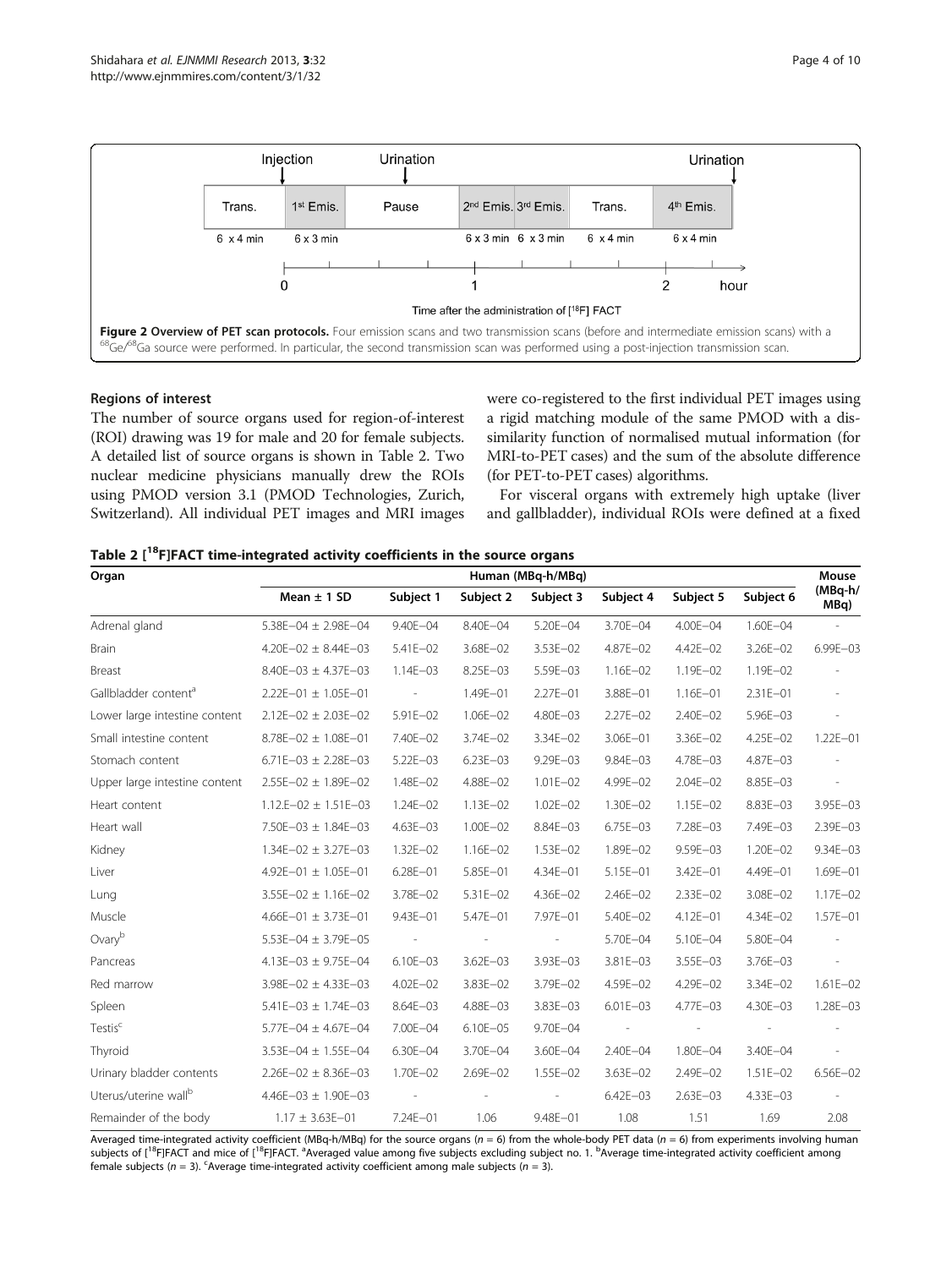emission scan with about a 40% threshold against the maximum counts (first emission for the liver and third or fourth emission for the gallbladder). Then the ROI was applied to the other emission images with minor adjustment of its location or shape. For the intestines, if specific high uptake was observed, individual ROIs were defined on each time frame of the PET images with about a 10% threshold. If there was no specific high uptake in the intestines, and uptake could be regarded as uniform, individual ROIs were drawn around the corresponding area.

In order to obtain a typical radioactivity concentration within organs with less location mismatch between PET and the co-registered MRI images (brain, breast, heart wall, heart contents, kidney, liver, lung, muscle, bones, spleen and thyroid), individual ROIs were drawn on coregistered MRI images. For other low-uptake organs (adrenal gland, stomach contents, pancreas, ovary, uterus and testis), individual ROIs were drawn on each time frame of the PET images and referred to the coregistered MRI images. To avoid a partial volume effect, the size of the ROI for these MRI available organs was made slightly smaller than the entire source organ. It should also be noted that all activities in vertebrae ROIs was assumed to be in the red marrow in the present study.

#### Data analysis

Averaged time-activity curves for each organ were obtained using the ROI values from each subject's PET images. Because the PET images were decay-corrected at the start of each scan during the reconstruction procedure, the non-decay-corrected time-activity curves  $(C(t),$ Bq/ml) were re-calculated. During each whole-body emission scan, the bed position was moved from the foot to the head (six bed positions in total). However, we assumed that PET counts at all bed positions were acquired at the mid-scan time. Then, individual radioactivity concentration per injected dose  $A_0$  (Bq) was extrapolated into the percent injected dose (%ID) of the reference subject as follows:

$$
\%ID(t)_{reference} = \left(\frac{C(t)}{A_0}\right)_{individual} \times V_{reference}
$$
 (3)

where  $V$  (ml) is the organ volume, and  $V_{\text{reference}}$  is  $V$  of the reference subject (we used a 70-kg adult male and 58-kg adult female as the male and female reference subjects) [\[16,17](#page-9-0)]. Even though some organs such as the intestine may change their volume over time, we used the reference subjects' organ volumes over the time period of the calculation of the %ID.

The time-integrated activity coefficient  $\tau$  (Bq-h/Bq) in Equation [1](#page-2-0) was obtained by fitting  $(\%ID(t))$  using a mono-exponential function and integrating from time zero to infinity. If the time-activity curve did not converge at the last PET scan (e.g. intestines and gallbladder), time-activity curves were fitted using two exponential functions, and then the area under the curve after the acquisition of the last image was calculated by assuming only physical decay of  $^{18}$ F and no additional biologic clearance to be conservative [\[10](#page-9-0)]. The timeintegrated activity coefficient for urinary bladder content was calculated by applying the dynamic urinary bladder model [\[10\]](#page-9-0) to the urine samples with a bladder voiding interval of 2 h. The decay-corrected cumulative activity for urine was fitted using the equation  $A \times (1 - \exp(-\ln \theta))$  $(2) \times t / \tau$ ), where  $\tau$  is the biological decay and A is the fraction of activity released from the body. The sum of the time-integrated activity coefficient for the specific organs was subtracted from the time-integrated activity coefficient for the total body, which was calculated from the time integral of the decaying injected radioactivity. Then the residual of the subtraction was regarded as the time-integrated activity coefficient in the remainder of the body. All fitting procedures were undertaken using a mean fit of  $R^2$  of 0.93  $\pm$  0.13.

Finally, the time-integrated activity coefficient  $\tau$  (Bq-h/Bq) was used to calculate the absorbed dose, D, in Equation [1](#page-2-0) and the effective dose, E, in Equation [2](#page-2-0). Both kinetics calculations (fitting and integration) and dose estimation were performed using OLINDA/EXM software version 1.0 (Department of Radiology and Radiological Sciences Vanderbilt University, Nashville, TN, USA) [[17](#page-9-0)].

#### Animal experiments

The experimental protocols were reviewed by the Committee on the Ethics of Animal Experiments at Tohoku University School of Medicine and performed in accordance with the Guidelines for Animal Experiments issued by the Tohoku University School of Medicine. Estimated radiation dose of  $[^{18}F]$ FACT in the human subjects calculated from mouse data sets was compared with those of [18F]FACT from human whole-body PET scans. An average dose of 1.4 MBq of  $[$ <sup>18</sup>F]FACT was intravenously injected into ICR mice (age, 6 weeks; average body weight, 30 g) without anaesthesia. In the [<sup>18</sup>F]FACT study, the mice were killed by cervical luxation at 2, 10, 30, 60 and 120 min  $([{}^{18}F]FACT)$  after administration ( $n = 4$  at each time point). The masses of the blood, heart, lung, liver, spleen, small intestine, kidney, brain and urine samples were measured, and activity was also measured using a well counter. Thigh bone and muscle were also sampled. The average uptake of the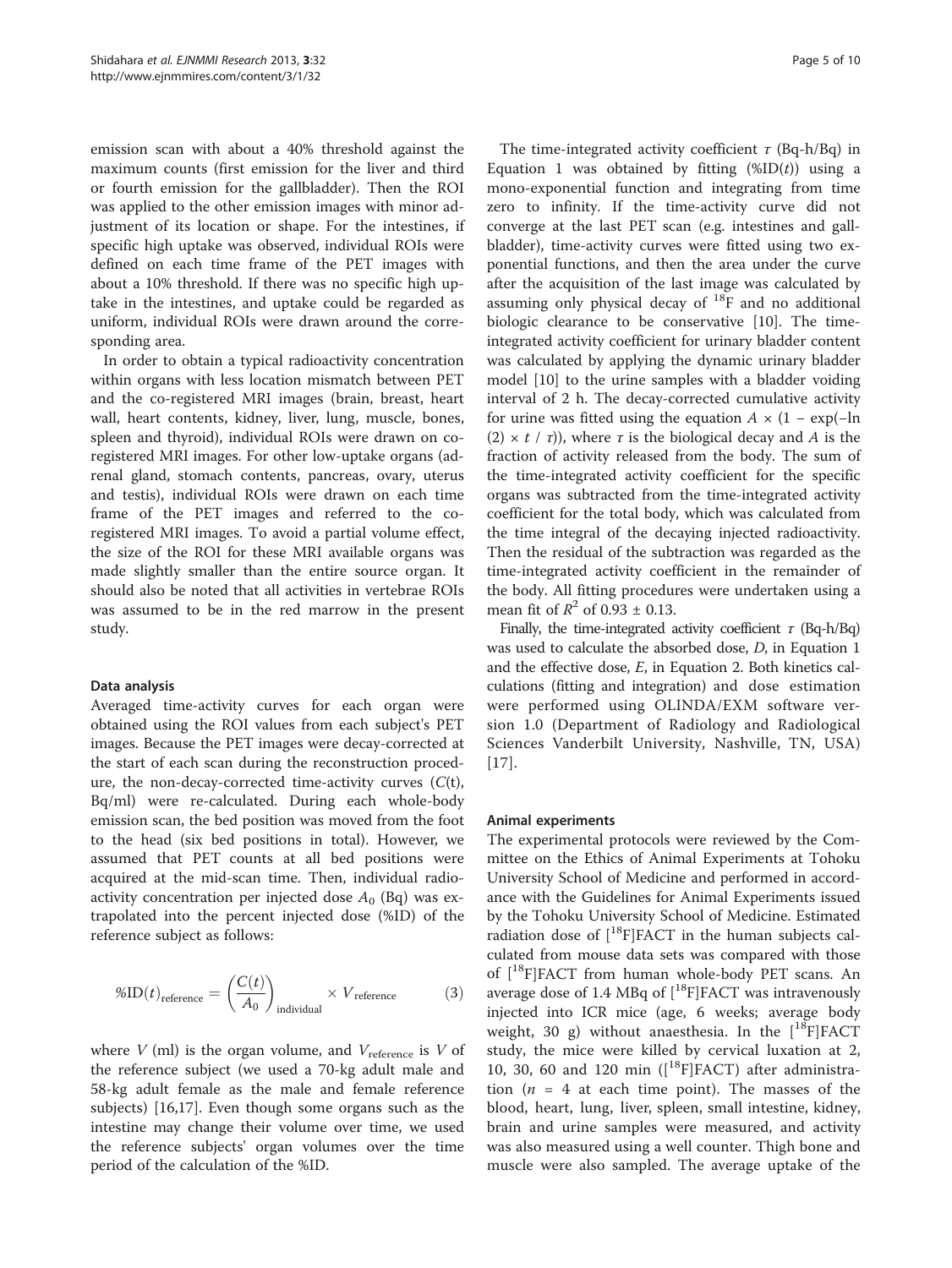<span id="page-5-0"></span>radioligand into the male reference subject (70 kg) was extrapolated as follows [\[18](#page-9-0)]:

$$
\% \text{ID}(t)_{\text{human}} = \left(\frac{\% \text{ID}(t)}{\text{mass}_{\text{organ}}}\right)_{\text{mouse}} \times \left(\text{mass}_{\text{body}}\right)_{\text{mouse}} \times \left(\frac{\text{mass}_{\text{organ}}}{\text{mass}_{\text{body}}}\right)_{\text{human}} \tag{4}
$$

where the bodyweight of the mouse was assumed to be 30 for  $[$ <sup>18</sup>F $]$ FACT.

Finally, in the same manner as in the human PET data analysis, time-integrated activity coefficients, absorbed doses and effective doses were calculated using the OLINDA/EXM software version 1.0. Sampled blood, thighbone and urine were regarded as heart contents, red bone marrow and urinary bladder contents, respectively.

#### Results and discussion

#### Biodistribution of [<sup>18</sup>F]FACT

Figure 3A is the coronal PET image for a single female subject (no. 5) and demonstrates the typical biodistribution of  $[$ <sup>18</sup>F]FACT in the human body. The highest accumulations of this radioligand were observed in the gallbladder, liver, intestine and urinary bladder. For subject no. 1,  $[$ <sup>18</sup>F $]$ FACT contained in the bile was excreted from the liver to the duodenum through the biliary tract (Figure 3B). The biodistribution pattern of [ 18F]FACT in human subjects showed a predominant hepatobiliary excretion, which is similar to what has been observed for other amyloid ligands, such as  $[$ <sup>11</sup>C $]$ PIB,  $[{}^{18}F]$ AV-45,  $[{}^{18}F]$ GE067 and  $[{}^{18}F]$ BAY94-9172 [[7,](#page-8-0)[8,10,11\]](#page-9-0).

Figure [4](#page-6-0) shows the decay-corrected time-activity curve of the %ID for typical source organs (brain, liver, spleen, lung, kidney, heart content, heart wall, muscle, red marrow, small intestine contents, gallbladder, upper large intestine contents and urinary bladder) from the six volunteers and the mice experiments. A significant difference between the %ID from humans and mice was observed in the brain, liver, spleen, heart contents, red marrow and urinary bladder, and these differences propagated the different results regarding dose estimation. In human subjects, <sup>18</sup>F uptake in the gallbladder contents and the intestines (Figure [4J](#page-6-0),K,L) indicated larger individual variations in radioactivity uptake relative to other organs (e.g. the kidney as shown in Figure [4](#page-6-0)E). Radioactivity uptake in the upper large intestine showed propagation of both ligand kinetics and inter-subject variation from the gallbladder (Figure [4K](#page-6-0),L). Scheinin et al. previously reported that inter-subject variation in ligand uptake ( $\left[\begin{smallmatrix}11\\1\end{smallmatrix}C\middle|PIB\right)$  in the gallbladder may be due to the quality and quantity of post-injection food intake [\[7\]](#page-8-0). In the present study, the subjects drank water during the interval between the first and second PET scans. This may have been responsible for the increase in inter-subject variation regarding the gallbladder. Furthermore, because the gallbladder uptake in some subjects had declined or remained at a low level at the final time points, we assumed that there was only physical radioactive decay after the last PET scans. However, this assumption may have led to a conservative estimation of the absorbed dose.

Figure [5](#page-6-0) presents typical brain PET images obtained using  $[{}^{18}F]FACT$  at different time points with an

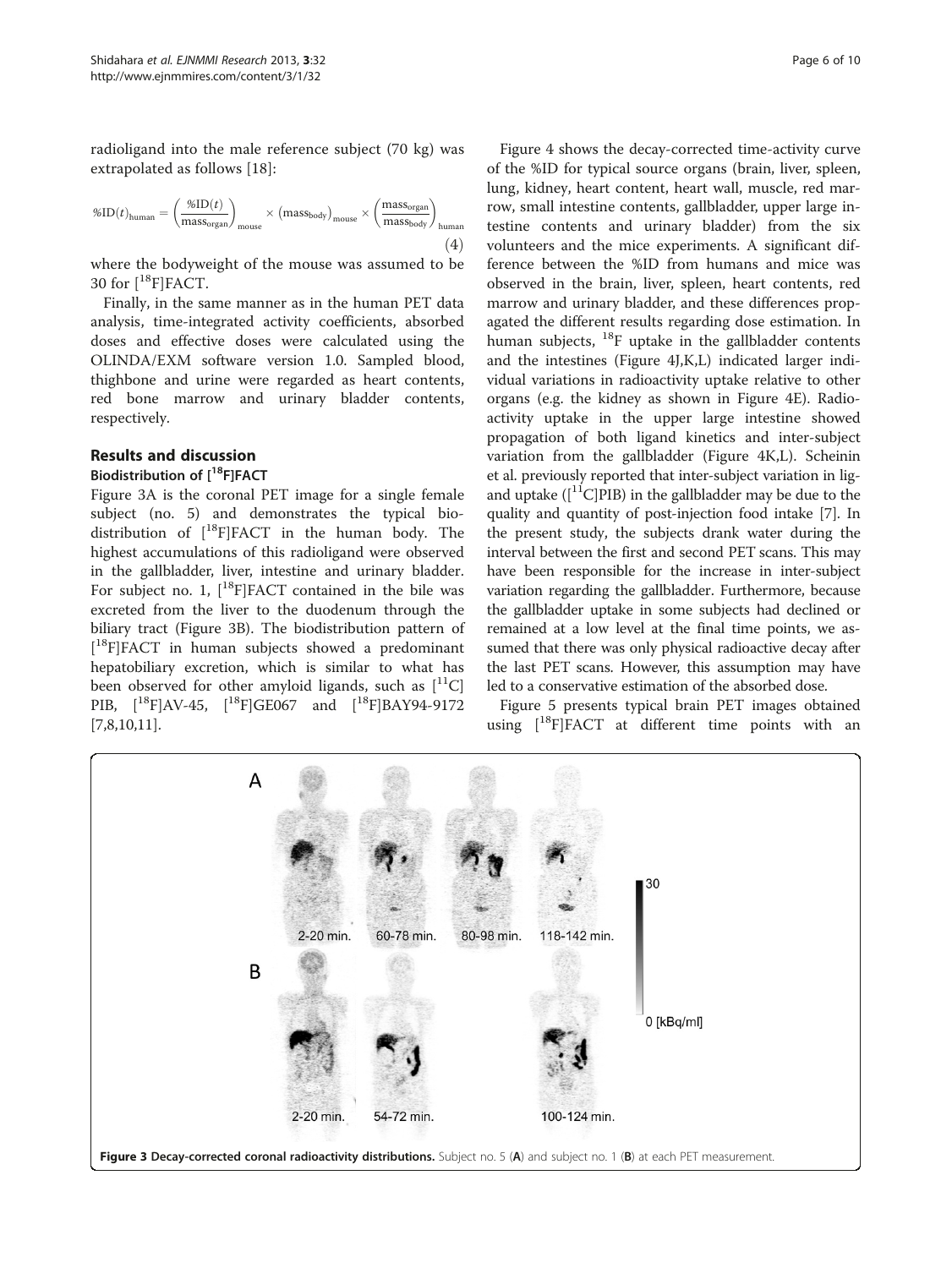<span id="page-6-0"></span>

acquisition time of 3 min (first, second and third emission) and 4 min (fourth emission). There was no significant retention of  $[{}^{18}F]$ FACT in the brain, and this may have been because the subject was normal.

#### Estimated dose of [<sup>18</sup>F]FACT

The [<sup>18</sup>F]FACT time-integrated activity coefficients in the source organs are shown in Table [2](#page-3-0), and the absorbed doses are shown in Table [3.](#page-7-0) The averaged time-integrated activity coefficient for the gallbladder, as shown in Table [2,](#page-3-0) was calculated among five subjects excluding subject no. 1; however, in the case of the averaged absorbed and effective doses, subject no. 1 was included (Table [3\)](#page-7-0).

High absorbed dose in humans was observed in the gallbladder (333 ± 251 μGy/MBq), liver (77.5 ± 14.5  $\mu$ Gy/MBq), small intestine (33.6  $\pm$  30.7  $\mu$ Gy/MBq), upper large intestine (29.8  $\pm$  15.0  $\mu$ Gy/MBq) and lower large intestine  $(25.2 \pm 12.6 \mu Gy/MBq)$ . In mice, high absorbed doses were observed in the small intestine (38.5  $\mu$ Gy/MBq), liver (25.5  $\mu$ Gy/MBq) and urinary bladder wall (43.1  $\mu$ Gy/MBq) for  $[^{18}F]$ FACT (Table [3\)](#page-7-0).

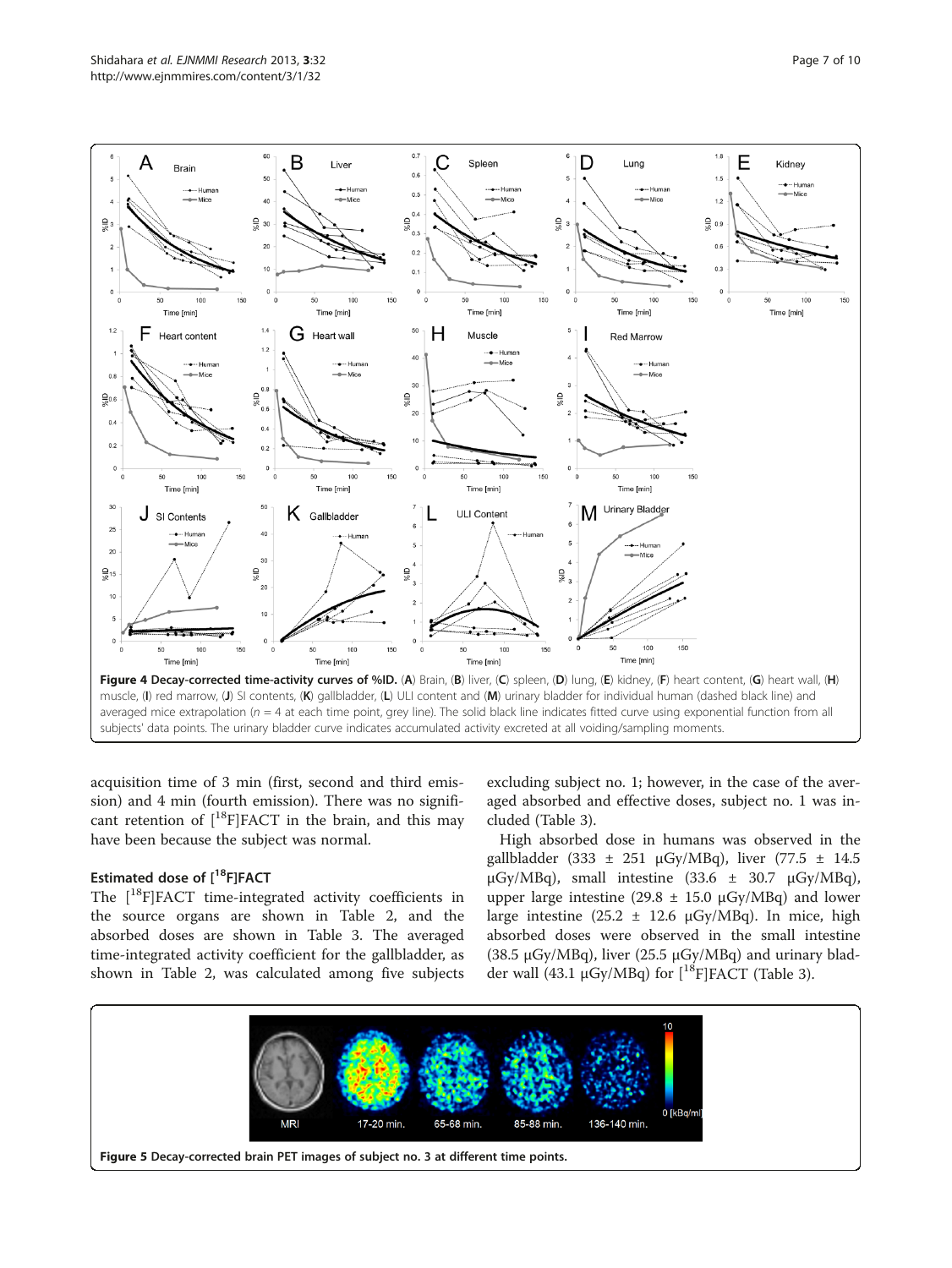#### <span id="page-7-0"></span>Table 3 Absorbed doses in the source organs

|                            | Human                  |           |           |         |  |
|----------------------------|------------------------|-----------|-----------|---------|--|
|                            | All subjects $(n = 6)$ | Male      | Female    |         |  |
|                            |                        | $(n = 3)$ | $(n = 3)$ |         |  |
| Organ                      |                        |           |           |         |  |
| Adrenal gland              | $1.96E01 \pm 2.00$     | 2.03E01   | 1.90E01   | 1.35E01 |  |
| Brain                      | $9.91 \pm 1.82$        | 8.95      | 1.09E01   | 4.17    |  |
| <b>Breasts</b>             | $8.69 \pm 2.55$        | 6.68      | 1.07E01   | 9.90    |  |
| Gallbladder wall           | 3.33E02 ± 2.51E02      | 2.16E02   | 4.50E02   | 1.68E01 |  |
| Lower large intestine wall | 2.52E01 ± 1.26E01      | 2.41E01   | 2.63E01   | 1.57E01 |  |
| Small intestine            | 3.36E01 ± 3.07E01      | 2.07E01   | 4.64.E01  | 3.85E01 |  |
| Stomach wall               | $1.61E01 \pm 3.44$     | 1.35E01   | 1.87E01   | 1.39E01 |  |
| Upper large intestine wall | 2.98E01 ± 1.50E01      | 2.36E01   | 3.59E01   | 1.83E01 |  |
| Heart wall                 | $1.62E01 \pm 1.70$     | 1.50E01   | 1.74E01   | 8.34    |  |
| Kidneys                    | $2.01E01 \pm 4.30$     | 1.85E01   | 2.17E01   | 1.32E01 |  |
| Liver                      | 7.75E01 ± 1.45E01      | 7.38E01   | 8.11E01   | 2.55E01 |  |
| Lungs                      | $1.46E01 \pm 1.10$     | 1.49E01   | 1.43E01   | 7.96    |  |
| Muscle                     | $1.03E01 \pm 1.27$     | 1.07E01   | 9.90      | 7.89    |  |
| Ovary                      | $1.67E01 \pm 6.65$     | 1.18E01   | 2.16E01   | 1.67E01 |  |
| Pancreas                   | $2.32E01 \pm 3.11$     | 2.17E01   | 2.47E01   | 1.45E01 |  |
| Red marrow                 | $1.31E01 \pm 1.70$     | 1.16E01   | 1.46E01   | 1.23E01 |  |
| Osteogenic cells           | $1.60E01 \pm 3.65$     | 1.25E01   | 1.95E01   | 1.82E01 |  |
| Skin                       | $7.30 \pm 1.39$        | 5.99      | 8.60      | 8.70    |  |
| Spleen                     | $1.37E01 \pm 2.48$     | 1.27E01   | 1.48E01   | 7.83    |  |
| Testis                     | $7.32 \pm 2.16$        | 7.32      |           | 1.15E01 |  |
| Thymus                     | $1.00E01 \pm 1.85$     | 8.37      | 1.16E01   | 1.08E01 |  |
| Thyroid                    | $8.36 \pm 1.38$        | 8.86      | 7.86      | 1.10E01 |  |
| Urinary bladder wall       | $2.23E01 \pm 7.33$     | 1.81E01   | 2.66E01   | 4.31E01 |  |
| Uterus                     | $1.67E01 \pm 8.13$     | 1.14E01   | 2.19E01   | 1.77E01 |  |
| Total body                 | $1.38E01 \pm 1.63$     | 1.22E01   | 1.53E01   | 1.22E01 |  |
| Effective dose (µSv/MBq)   | $1.86E01 \pm 3.74$     | 1.64E01   | 2.09E01   | 1.48E01 |  |

Averaged absorbed dose estimates (µGy/MBq) for the target organs from the whole-body PET data (n = 6) from experiments involving human subjects of [<sup>18</sup>F] FACT and mice of  $[18F]$ FACT. Average absorbed dose for male subjects (n = 3).

The effective dose estimated from the human PET study was  $18.6 \pm 3.74$   $\mu$ Sv/MBq. The effective doses of [ 18F]FACT estimated from the clinical PET studies among other 18F-labelled PET amyloid radioligands were as follows:  $\binom{18}{1}$ AV-45, 13 and 19.3  $\mu$ Sv/MBq [[8,9\]](#page-9-0);  $\binom{18}{1}$ GE067, 33.8 μSv/MBq [\[10](#page-9-0)]; and [18F]BAY94-9172, 14.67 μSv/MBq [\[11](#page-9-0)]. For PET analysis of  $[$ <sup>11</sup>C]PIB, Scheinin et al. normalised the %ID using the ratio of individual and reference subjects' body weights (Equation [4\)](#page-5-0) [\[7](#page-8-0)]. However, in the present study, we did not normalise the %ID data because there was a small difference between the effective dose with normalisation (17.6  $\pm$  2.12  $\mu$ Sv/MBq) and the present effective dose  $(18.6 \pm 3.74 \mu\text{Sv}/\text{MBq})$ . Therefore, we concluded that body weight normalisation does not influence the effective dose.

The effective dose of  $[$ <sup>18</sup>F]FACT from the mouse experiments (14.8 μSv/MBq) was underestimated as compared with that from the human subject PET studies (18.6 μSv/MBq) (Table 3). This discrepancy corresponded to 0.76 mSv (2.96 and 3.72 mSv from mice and humans, respectively) while assuming an injected activity of 200 MBq as a clinically relevant dose. The underestimation of absorbed dose in the mouse gallbladder (20 times lower) and liver (3 times lower) relative to the human PET studies may have been responsible for the underestimation of the effective dose. High absorbed doses in the liver, gallbladder and small intestine of mice indicated that the biodistribution pattern of  $[$ <sup>18</sup>F $]$ FACT in mice includes hepatobiliary excretion, as was observed in the PET scans involving human subjects. However,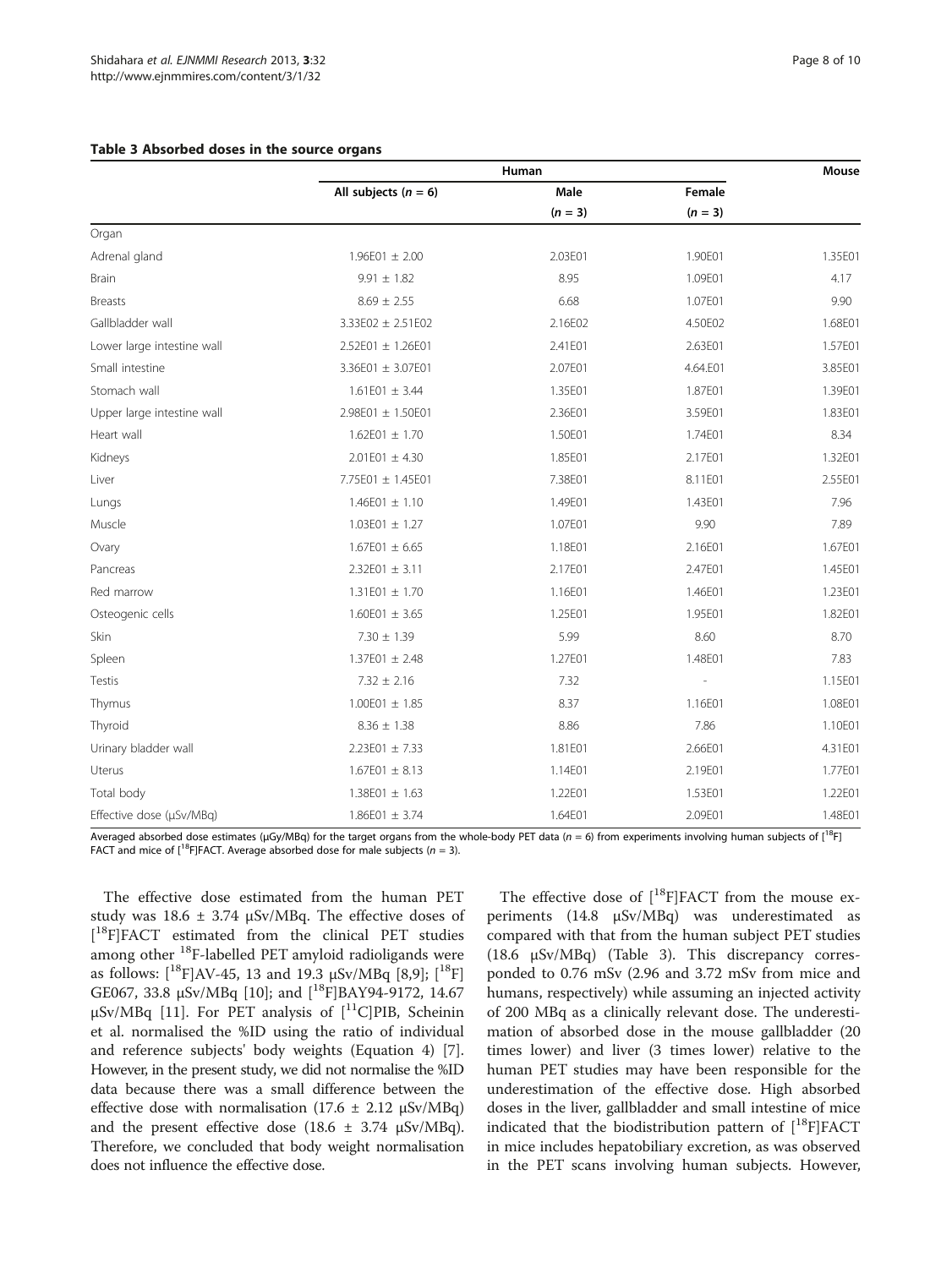<span id="page-8-0"></span>the estimated absorbed dose in the gallbladder was 20 times lower than the estimate from human subject data sets because we could not remove the gallbladder of the mouse. Therefore, to evaluate the effective dose of  $[$ <sup>18</sup>F $]$ FACT in target organs, a whole-body PET scan of human subjects may be preferable as compared with the extrapolation from mouse experiments.

#### Clinical applicability of [18F]FACT

The present whole-body PET study was performed using healthy elderly subjects and not patients with AD. Previously, Koole et al. speculated that if brain uptake of  $^{18}$ F amyloid ligand increased by a factor of three, this will only influence estimation of the effective dose within 1%; however, when the subject had taken medication that changed the function of the hepatic metabolism, the estimated effective dose will vary with a larger range [\[10\]](#page-9-0).

In the present series of PET studies, brain PET scans using the 3D mode were performed between the first and the second emission scan. Therefore, the injected dose for 2D whole-body scans was set to lower level than usual, and the averaged injected activity of 160.8 MBq corresponded to a radiation dose of 2.99 mSv per single administration. With regard to the optimal injected activity that can ensure sufficient image quality for clinical use, the peak noise-equivalent counts ratio (NECR) is often used in its determination. It has also been reported that the peak NECR in 2D mode was not reached with an acceptable range of injected activity, whereas in 3D mode, there was a distinct maximum for the NECR for which the corresponding injected activity was based on patient height and weight [[19\]](#page-9-0). For the scanner used in our study, the NECR peak in 3D mode was reached at 4.44 kBq/ml using an 8,000-ml phantom [[13\]](#page-9-0). When the subject's height and weight were assumed to be 170 cm and 60 kg, respectively, this assumption corresponded to the optimal injected dose of about 260 MBq. In a real situation, there exists the effect of the activity outside the axial FOV, and the optimal injected dose would be much lower. Injected activity indicates radiation dose; for example, 200 MBq indicates a radiation dose of 3.72 mSv. ICRP 62 [\[20](#page-9-0)] recommended that the maximum radiation dose that causes a 'minor to intermediate' increase of risk levels while preserving social benefit levels that are 'intermediate to moderate' has an effective limit of 10 mSv/year [[20,21\]](#page-9-0). Thus, the maximum injectable activity is 537.6 MBq  $[$ <sup>18</sup>F]FACT/year, and this injection dose limit allows two or three PET scans to be performed. Furthermore, amyloid imaging is mainly undertaken in elderly patients aged >50 years, even though for early detection of AD, patients aged <50 years will also have an amyloid PET scan. According to the guidance on medical exposures in medical and biomedical research by the European Commission [\[22](#page-9-0)], dose restrictions for patients aged over >50 years are not as strict as for younger patients. Therefore, considerably more multiple PET scans may be possible.

#### **Conclusions**

The effective dose of the  $^{18}$ F-labelled amyloid imaging agent, [ 18F]FACT, was found to be acceptable for clinical study.

#### Competing interests

The authors declare that they have no competing interests.

#### Authors' contributions

MS carried out the data analysis and interpretation and drafted the manuscript. TM, HT, YK and KY performed the study design and contributed to the intellectual discussion. NO, SF and RI performed the animal experiments and synthesis of PET probes. KF, SW, KH, MM and HA provided the clinical data. All authors read and approved the final manuscript.

#### Acknowledgements

We would like to thank Dr. Muneyuki Sakata from the Positron Medical Center, Tokyo Metropolitan Institute of Gerontology, and Dr. Hiroshi Watabe from the Cyclotron Radioisotope Center, Tohoku University, for their helpful advice regarding data analysis. This study was supported in part by Grants-in-Aid of Young Scientists (B) (no. 24700445) from the Ministry of Education, Culture, Sports, Science and Technology (MEXT), Japanese Government.

#### Author details

<sup>1</sup> Division of Medical Physics, Tohoku University School of Medicine, 2-1 Seiryo-machi, Aoba-ku, Sendai 980-8575, Japan. <sup>2</sup>Division of Cyclotron Nuclear Medicine, Cyclotron Radioisotope Center, Tohoku University, Sendai 980-8578, Japan. <sup>3</sup> Department of Pharmacology, Tohoku University School of Medicine, Sendai 980-8575, Japan. <sup>4</sup>Department of Geriatrics and Gerontology, Division of Brain Sciences, Institute of Development, Aging and Cancer, Tohoku University, Sendai 980-8575, Japan. <sup>5</sup>Division of Radiopharmaceutical Chemistry, Cyclotron Radioisotope Center, Tohoku University, Sendai 980-8578, Japan. <sup>6</sup>Clinical Research, Innovation and Education Center, Tohoku University Hospital, Sendai 980-8574, Japan.

#### Received: 23 January 2013 Accepted: 8 April 2013 Published: 24 April 2013

#### References

- 1. Hardy J, Selkoe DJ: The amyloid hypothesis of Alzheimer's disease: progress and problems on the road to therapeutics. Science 2002, 297:353–356.
- 2. Furumoto S, Okamura N, Iwata R, Yanai K, Arai H, Kudo Y: Recent advances in the development of amyloid imaging agents. Curr Top Med Chem 2007, 7:1773–1789.
- 3. Kudo Y, Okamura N, Furumoto S, Tashiro M, Furukawa K, Maruyama M, Itoh M, Iwata R, Yanai K, Arai H: 2-(2-[2-Dimethylaminothiazol-5-yl]ethenyl)-6- (2-[fluoro]ethoxy)benzoxazole: a novel PET agent for in vivo detection of dense amyloid plaques in Alzheimer's disease patients. J Nucl Med 2007, 48:553–561.
- 4. Sakata M, Wu J, Toyohara J, Oda K, Ishikawa M, Ishii K, Hashimoto K, Ishiwata K: Biodistribution and radiation dosimetry of the alpha7 nicotinic acetylcholine receptor ligand [<sup>11</sup>C]CHIBA-1001 in humans. Nucl Med Biol 2011, 38:443–448.
- 5. Deloar HM, Fujiwara T, Shidahara M, Nakamura T, Watabe H, Narita Y, Itoh M, Miyake M, Watanuki S: Estimation of absorbed dose for 2-[F-18]fluoro-2-deoxy-D-glucose using whole-body positron emission tomography and magnetic resonance imaging. Eur J Nucl Med Mol Imaging 1998, 25:565–574.
- Sakata M, Oda K, Toyohara J, Ishii K, Nariai T, Ishiwata K: Direct comparison of radiation dosimetry of six PET tracers using human whole-body imaging and murine biodistribution studies. Ann Nucl Med 2013, 27:285–296.
- 7. Scheinin NM, Tolvanen TK, Wilson IA, Arponen EM, Nagren KA, Rinne JO: Biodistribution and radiation dosimetry of the amyloid imaging agent 11 C-PIB in humans. J Nucl Med 2007, 48:128-133.